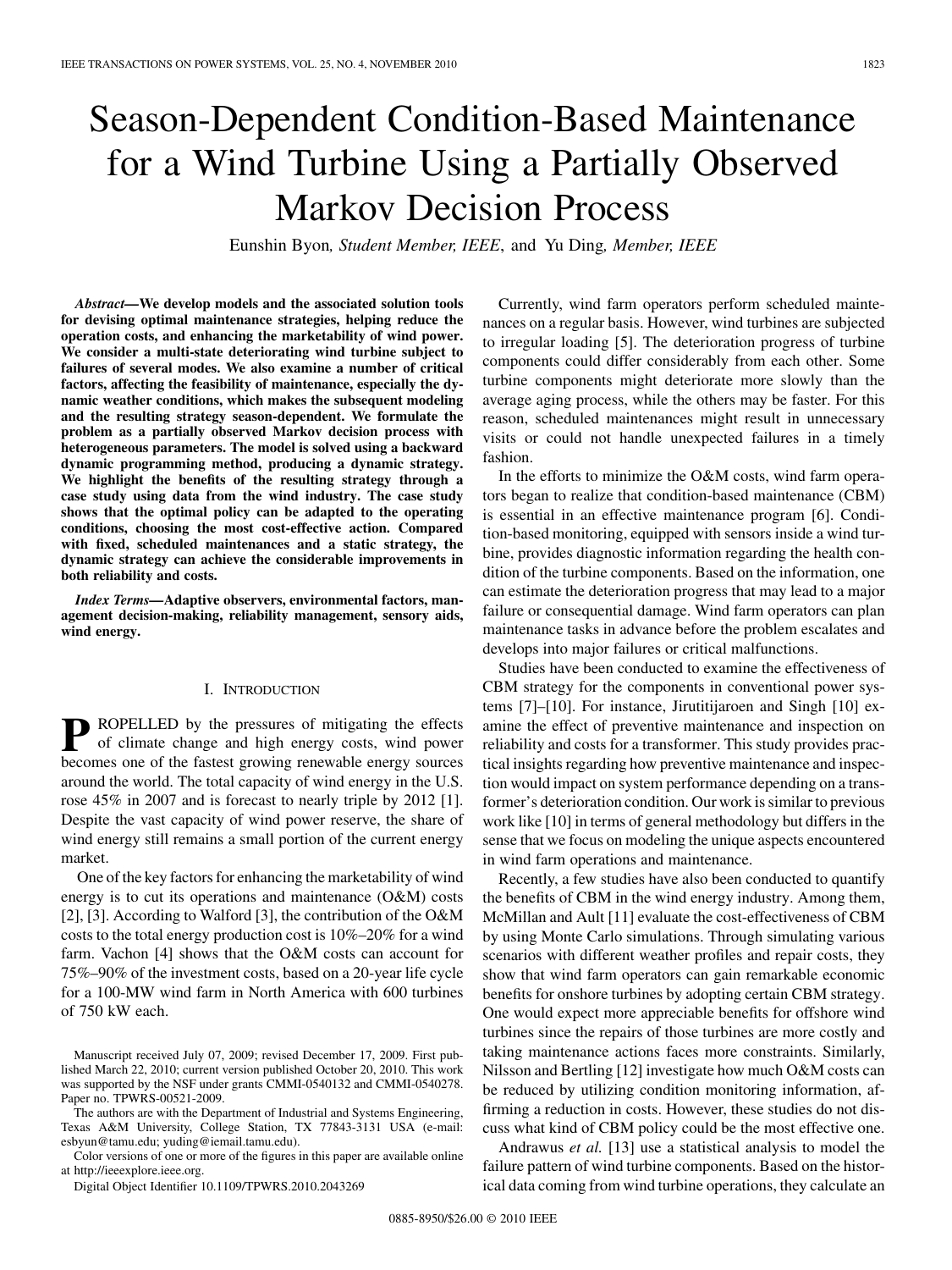optimal replacement cycle for each component that minimizes the total maintenance costs over the component's lifetime. For example, they show that the gearbox and generator should be replaced every six and three years, respectively, in order to attain the minimum repair costs for the 600-kW *horizontal axis* turbines. Their model considers the average aging process of the components, but the degradation behavior of each individual component is not captured.

In this study, we propose a new mathematical model to dynamically schedule maintenance activities based on both the internal condition of each turbine component and the external operating environments. The internal conditions include not only the degree of deterioration status but also the different failure modes associated with individual components. On the other hand, the external operating conditions such as weather climates and lead time to prepare repair resources may not be significantly related to the degradation or failure of a wind turbine component, but they can affect the O&M costs and wind turbine availability considerably [11], [14].

Our model incorporates the information from condition monitoring equipment using a partially observed Markov decision process (POMDP) in order to represent the internal degradation (and failure) status. A POMDP is a sequential decision-making process to control a stochastic system based on the system state [15], [16]. In the POMDP setting, the system condition cannot be observed directly, so that the condition is estimated in a probabilistic sense [17], [18]. In the wind turbine monitoring, cheap but unreliable remote sensors provide abundant yet uncertain information. In this sense, POMDP provides a suitable framework to optimize the wind turbine maintenance activities.

We investigate several unique, but critical, aspects of wind turbine operations. First, we examine the dynamic weather conditions that could have considerable differences season by season. Weather conditions affect the wind farm O&M in several ways. Harsh weather conditions could constrain repairing activities, and these conditions may occur more often in certain periods of a year than in other periods. For example, a wind farm cannot be assessed during storm seasons. In the winter seasons, climbing up an icy turbine tower is not allowed for safety concerns. Also, harsh weather conditions cause the repairing interruption and delay. Many wind turbine-related repairs take several days because of the physical difficulties to repair the components. This relatively long duration of a repairing session increases the chance that a repair is interrupted by adverse weather conditions. With these reasons, it would be better to shift non-urgent maintenance tasks to less windy time in spring or fall [3].

The second factor we consider is different failure modes of each turbine component and the corresponding failure consequences. Each failure mode determines what type of parts/crew is required, which in turn determines the costs, lead time, and repair time. Accordingly, the costs of corrective maintenance (CM) and the downtime due to the occurrence of a turbine failure could vary for different failure modes. For example, a gearbox may fail in various subcomponents including bearing failures, sealing problems, oil system problems, and so on [19], [20]. According to Ribrant [19], it can take several weeks to fix the problems associated with bearing failures, partly because of the long lead time required for skillful labors and cranes to get ready. On the other hand, oil system problem can be fixed within hours [19].

The third factor is the revenue losses during downtime. The inactivity of a wind turbine during lead time and repair time constitutes the unavailability, causing the losses of revenues. Since wind power generations are maximized in high wind speed seasons, downtime during these seasons could lead to huge productivity loss [3].

While modeling the above factors related to wind turbine operations, our model aims to decide the optimal strategy for proper actions to take. There are three types of actions considered in our model: preventive maintenance (PM), on-site observation (OB), and when neither is needed, continue monitoring and takes no action (NA). Regarding PM, we allow multiple repair levels that can bring an operating system to any state between the current state and an "as-good-as-new" state. Also, we examine the effects of each PM on the costs, reliability, and repair durations.

OB is different from the automated remote monitoring system; rather it is the infrequent, non-periodic on-site investigation that wind farm operators can take. OB is fulfilled by either dispatching maintenance crew or, if technologically feasible, invoking more advanced smart sensors; both options are generally very costly, but presumably can help understand the system condition with a high confidence. The co-existence of a cheap but unreliable remote monitoring and an accurate yet costly OB is a unique aspect in the wind industry, not always encountered in other applications.

Taking all of the above aspects into consideration, we derive a season-dependent, dynamic CBM strategy in order to minimize the total O&M costs over a wind turbine's lifetime. This dynamic aspect clearly differentiates this work from our previous work [21], which considers a static, season-independent CBM strategy. In this paper, we formulate the problem as a finite-horizon POMDP model. Parameters in the model are *heterogeneous* (or, non-homogeneous/time-varying) depending on the prevailing weather conditions, which make the resulting strategy *adaptive* to the operating environments. The optimal policy is constructed from the evolution of the deterioration states of individual wind turbine components. We introduce a backward dynamic programming algorithm to solve the problem. To illustrate the application of the model, we perform a case study based on the historical industry data. The results show that significant benefits can be expected by adopting the proposed strategy in the wind industry practices.

The remainder of the paper is organized as follows. We describe the specific aspects of modeling the operations and maintenance of wind turbines in Section II. Then, we present the POMDP model and its solution procedure in Section III. The case study is reported in Section IV. Finally, we conclude the paper in Section V.

# II. MODELING THE OPERATIONS AND MAINTENANCE IN WIND FARMS

In this section, we examine a number of modeling aspects relevant to the O&M in wind farms. We also consider the different choices of maintenance action that the wind farm operators can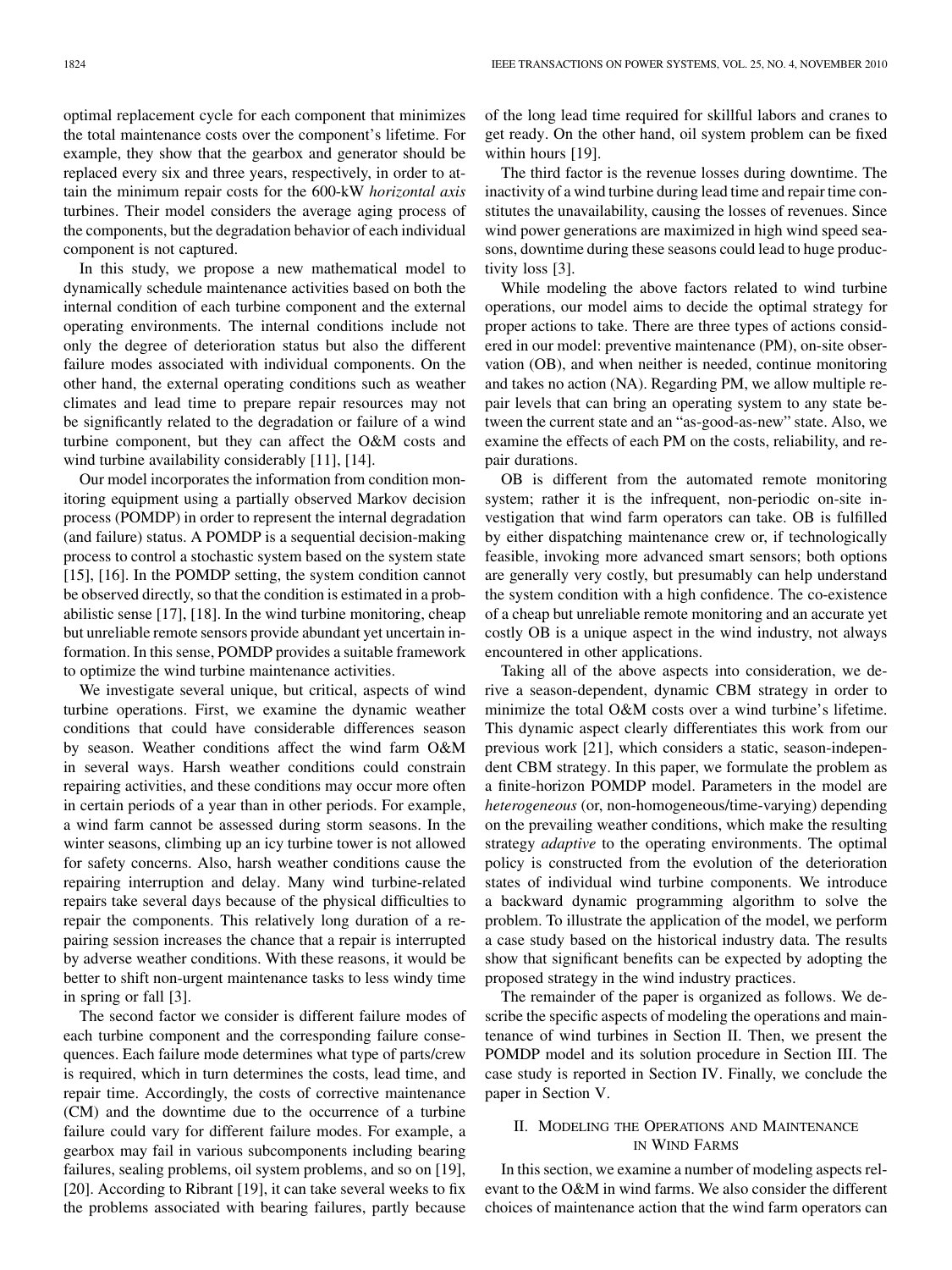take, the corresponding effects on the system condition, and the associated costs. It is assumed that the wind farm operators make maintenance decisions in discrete time at  $n = 1, 2, \dots, T$ , where  $T$  is the terminal period corresponding to the lifetime of a wind turbine.

## *A. Partial Information About a System*

Suppose that the deterioration levels of an *operating* system are classified into a finite number of conditions  $1, \ldots, M$  and that the system can experience  $L$  types of failures. Then, the system condition can be categorized into a series of states,  $1, \ldots, M + L$ . State 1 denotes the best condition like "new", and state  $M$  denotes the most deteriorated operating condition before a system fails. State  $M + l$  reflects the lth failed mode,  $l = 1, \ldots, L$ . Let us call  $S_0 = \{1, \ldots, M + L\}$  the *original state space*.

In reality, the physical condition of a turbine component is not known exactly, but may be estimated from the condition monitoring sensor signals. Estimations rarely reveal perfectly the system conditions and health status due to a wide variety of reasons, such as imperfect models linking measurements to specific faults, as well as noises and contaminations in sensor signals [2]. One way to characterize the information from the sensor signals is to specify a probability vector about the actual underlying condition. A common treatment of the information uncertainty under the POMDP setting is to define a state as a probability distribution, representing one's belief over the corresponding true state. As such, we define the state of the system as the following probability distribution:

$$
\pi = [\pi_1, \pi_2, \dots, \pi_{M+L}] \tag{1}
$$

where  $\pi_i$ ,  $i = 1, \ldots, M + L$  is the probability that the system is in deterioration level  $i$ .  $\pi$  is commonly known as an information state in the literature [17]. Then, the state space under the POMDP setting becomes

$$
S_1 = \{[\pi_1, \pi_2, \dots, \pi_{M+L}];
$$
  
\n
$$
\sum_{i=1}^{M+L} \pi_i = 1, 0 \le \pi_i \le 1, i = 1, \dots, M+L\}.
$$
 (2)

Let us call  $S_1$  the *partially observed state space*.

When one of the elements in the information state is *one* and other elements are *zero*, the state is called the extreme state, denoted by  $e_i$ ,  $i = 1, ..., M + L$ , where  $e_i = [0, ..., 1, ..., 0]$  is  $(M+L) \times 1$  dimensional row vector with a 1 in the *i*th position and 0 elsewhere. These extreme states reveal the system's condition perfectly. In other words,  $e_1$  denotes the best condition like an "as-good-as-new" condition,  $e_M$  is the most deteriorated condition, and  $e_{M+l}$ ,  $l = 1, ..., L$  denotes the *l*th failure mode. Note that  $\sum_{i=1}^{M} \pi_i = 1$  for an *operating* system since wind turbines no longer operate upon failures. When a system fails with the *l*th failure mode, the state becomes  $e_{M+l}$ .

#### *B. Markovian Deterioration*

In this study, we choose a Markov model to represent the aging behavior of a system because of its flexibility and popularity in many applications including modeling the devices used



Fig. 1. State transition diagram in the original state space  $S_0$ .



Fig. 2. State transition diagram in the partially observed state space  $S_1$ .

in the power systems [7]–[10], [22], [23]. Markov models have been used to represent the degradation pattern of wind turbine components in several recent studies [5], [11], [24]. When a system undergoes Markovian deterioration, the current state is transited to another state according to a transition probability matrix,  $P = [p_{ij}]_{(M+L)\times(M+L)}$ . P consists of the four submatrices as follows:

$$
P = \begin{bmatrix} P_A & P_B \\ 0_{L \times M} & I_{L \times L} \end{bmatrix} \tag{3}
$$

where  $P_A$  denotes an  $M \times M$  transition matrix from an operating state to another operating state, and  $P_B$  is an  $M \times L$  transition matrix from an operating state to one of the failure states.  $0_{L\times M}$  is an  $L\times M$  zero matrix, whereas  $I_{L\times L}$  is an identity matrix. Both  $0_{L \times M}$  and  $I_{L \times L}$  matrices together reflect the fact that once the system fails, it cannot return to any operating state on its own but remains at the same failure state unless a maintenance action is taken. In many practical applications,  $P$  is an upper-triangular matrix where the lower off-diagonal elements are zero because a system cannot improve on its own. Fig. 1 illustrates the state transitions with an upper-triangular matrix  $P$ in the original state space  $S_0$ .

Suppose that the current information state of an operating system is  $\pi$  and NA is taken. The probability that the system will still operate until the next decision point is  $R(\pi) = \sum_{i=1}^{M} \sum_{j=1}^{M} \pi_i p_{ij}$ . People call this probability as the *reliability* of the system [18]. Based on the law of conditional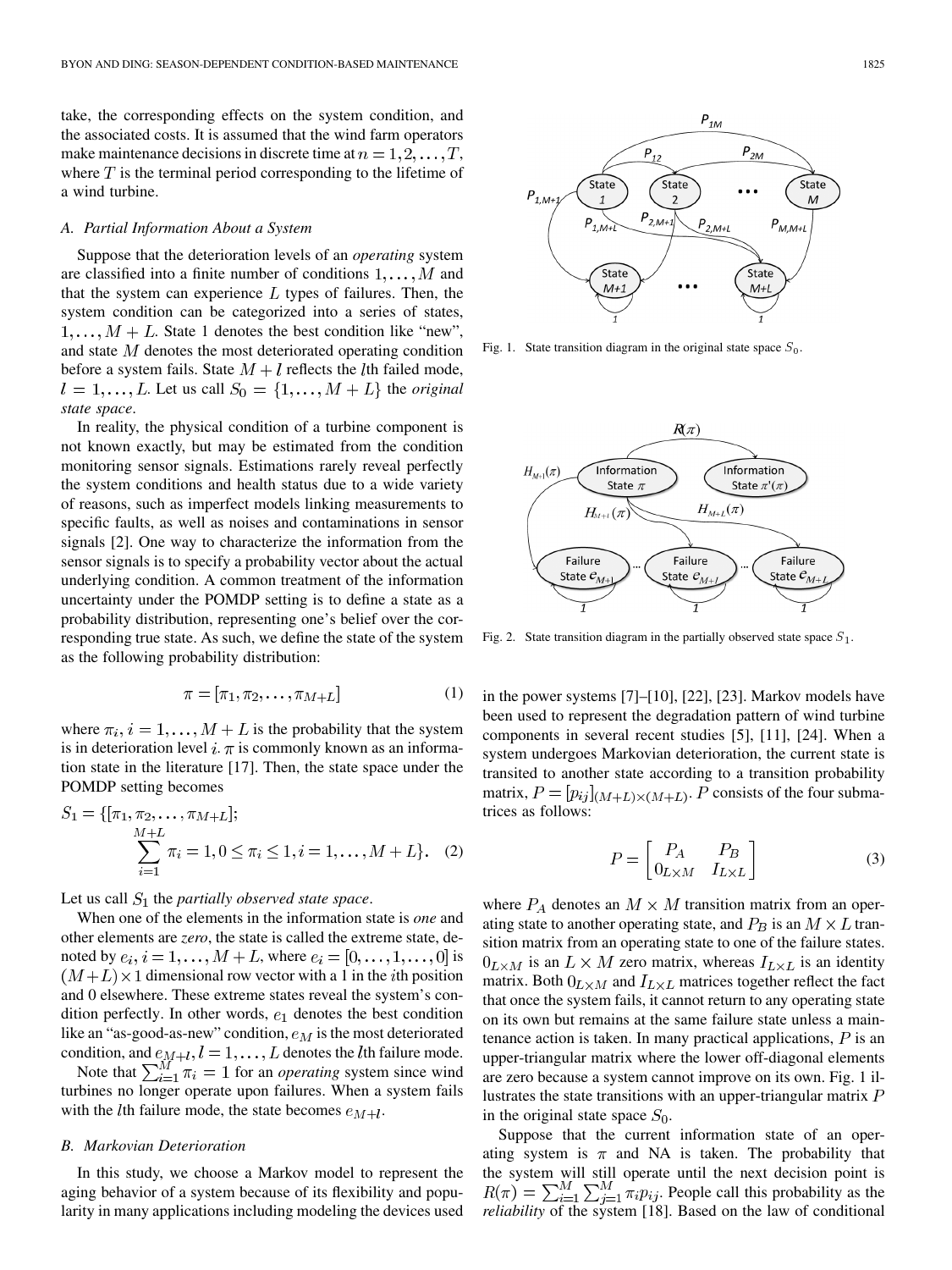

Fig. 3. Corrective maintenance after a failure with the *l*th failure mode. The figure illustrates the repairing process after a major failure where  $\mu(l) = 1$ . For a minor failure, the process would be similar except  $\mu(l) = 0$ .

probability [18], the information state after the next transition, given that the system is not yet failed, is

$$
\pi'_{j}(\pi) = \begin{cases} \frac{\sum_{i=1}^{M} \pi_{i} p_{ij}}{R(\pi)}, & j = 1, 2, ..., M \\ 0, & j = M + 1, ..., M + L. \end{cases}
$$
 (4)

As such, the system is transited to the next state  $\pi'(\pi)$  =  $[\pi'_1(\pi), \ldots, \pi'_M(\pi), 0, \ldots, 0]$  with probability  $R(\pi)$ . If the system fails and results in the  $l$ th failure mode with probability , the state becomes  $e_{M+l}$  in the next period. Also, the total probability that the system fails until the next period is  $H(\pi) = 1 - R(\pi) = \sum_{i=M+1}^{M+L} H_i(\pi)$ , which is called the *hazard rate* of the system. Fig. 2 illustrates the state transition diagram in the partially observed state space  $S_1$ without any maintenance interruption.

#### *C. Corrective Maintenance (CM)*

According to Walford [3], the portion of the corrective maintenance costs is between 30% and 60% of the total O&M costs. Not only do the direct costs (to fix the failed components), but the indirect costs such as revenue losses also contribute considerably to the corrective maintenance costs. This is mainly the result of a typically long downtime, due to usually restricted accessibility to a wind farm and limited availability of parts and crew [14].

Components of a wind turbine may experience different types of failure, and the consequences of different failures are not the same, much as expected [25]. Suppose that a system can experience  $L$  types of failures. Upon a failure with the  $l$ th failure mode, parts are ordered and crews are arranged, which supposedly takes  $\lambda(l)$  lead time. When all of the parts and crew are available, and if the weather conditions are good enough to allow the repair work to go ahead, the crew carry out a CM for the *l*th failure mode [namely,  $CM(l)$ ] for  $\mu(l)$  repair periods at cost  $C_{\text{CM}(l)}$  (note:  $\lambda(l)$  and  $\mu(l)$  take non-negative integer values, meaning 0 period, 1 period, 2 periods, and so on). If the prevailing weather conditions are not good enough, however, the crew must wait until the weather conditions permit a repair. Let  $W_{\text{CM}(l),n}$  represent the probability that the prevailing weather conditions during the  $n$ th period are harsh, and CM for the  $l$ th failure mode is thus prohibited,  $l = 1, \ldots, L$ .

Without loss of generality, we order the failure states such that a lower index implies a more serious failure mode. We assume that major repairs that fix serious problems take one full period [that is,  $\mu(l) = 1$ ], whereas the repair time for minor problems is negligible compared to the duration of a period [that is,  $\mu(l) = 0$ ]. Understandably, major repairs require that the weather conditions stay permitting for the whole repair period, costlier resources, and longer lead time than minor repairs. Therefore, we have  $W_{CM(l),n} \geq W_{CM(l'),n}, C_{CM(l)} \geq$  $C_{\text{CM}(l')}$ , and  $\lambda(l) \geq \lambda(l')$  for  $l \leq l'$ .

Unless the repair is completed, wind turbines can no longer be operated after a failure, causing  $\tau_n$  revenue losses at period *n*. Note that  $\tau_n$  is a time-dependent parameter, varying season by season. After the repair, the system is renewed to an as-good-as-new state. Fig. 3 illustrates the repair process after a failure occurs.

## *D. Preventive Maintenances (PMs)*

PMs are the actions to repair the system that has deteriorated but not yet failed [26]. The PMs are divided based on how system condition can be improved with maintenance efforts. Recall that the condition of an *operating* system in this study is modeled by  $M$  discrete levels, which suggests that there can be at most  $M - 1$  choices for the PM actions, namely,  $PM(1), \ldots, PM(M-1)$ , where  $PM(m)$  denotes the PM action which repairs the system to the state  $e_m$  at cost  $C_{\text{PM}(m)}$ . For example, choosing  $PM(1)$  corresponds to performing a major repair such as overhaul or replacement, which returns the system to an as-good-as-new state,  $e_1$ . On the other hand,  $PM(M-1)$ spends the least efforts and time to bring the system state to  $e_{M-1}$ . Accordingly,  $C_{\text{PM}(m)} \geq C_{\text{PM}(m')}$ ,  $\forall m \leq m'$ .

Depending on which PM level is chosen, the repair time and the requirements for weather conditions may differ, and consequently, the production loss during a repair can be different. Similar to the CM cases, we assume that major PMs require one full period under good weather windows. If the weather becomes harsh during a repair, the crew have to hold the repair work until the weather returns to good conditions. On the other hand, minor PMs could be done almost instantaneously under tolerable operating conditions. Let  $W_{\text{PM}(m),n}$  represent the probability that the weather conditions at period  $n$  do not allow  $PM(m)$  to be performed,  $m = 1, \ldots, M - 1$ . Then, we have  $W_{\text{PM}(m),n} \geq W_{\text{PM}(m'),n}$  for  $m \leq m'.$ 

# *E. Observation (OB)*

Through the remote monitoring system, the wind farm operators can attain the partial (and imperfect) information about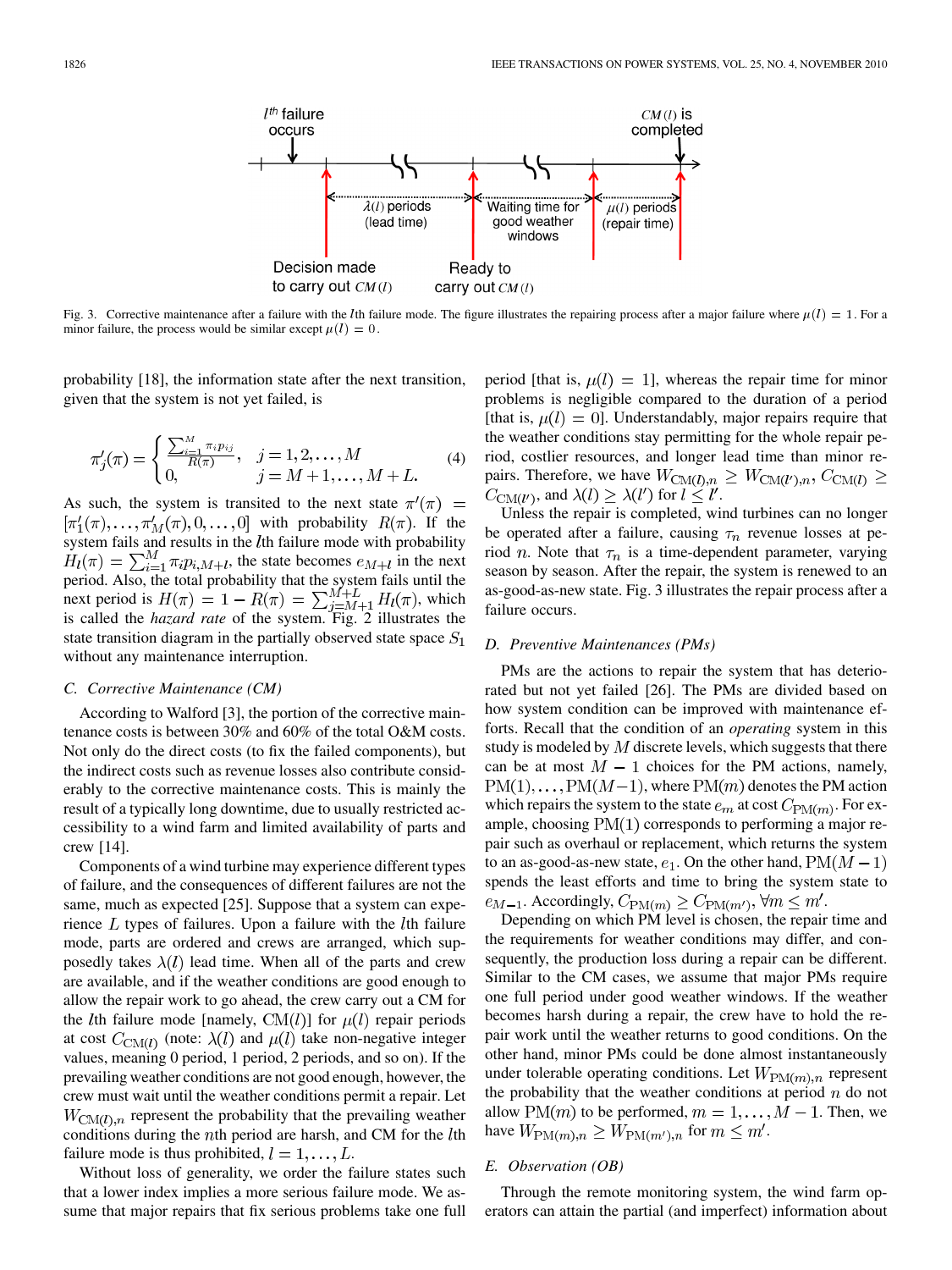the turbine system condition, while OB is the action to evaluate the system's exact deterioration level at cost  $C_{OB}$ . So the information state after an OB takes place reverts to one of the extreme states  $e_i$ ,  $i = 1, ..., M$ , where  $e_i$  is defined earlier in Section II-A. After an OB, the decision maker will choose an adequate maintenance action in that same decision period, based on the updated information state.

## III. POMDP MODEL WITH HETEROGENEOUS PARAMETERS

In this section, we present a wind turbine O&M model under a POMDP framework with heterogeneous parameters. Our model extends the model introduced in our previous work [21] by incorporating more practical aspects of wind turbine operations. We formulate the problem as a finite-horizon discounted cost model, and devise a backward dynamic programming to solve for the optimal policy numerically.

#### *A. Model Formulation*

Let  $V_n(\pi)$  denote the minimum expected total cost-to-go at the *n*th period (the total costs incurred from the current period  $n$  to the terminal period  $T$ ) when the current state is  $\pi$ . Also, let us denote the discount factor by  $\beta$ . At each decision epoch, there are  $m + 1$  possible action alternatives: NA,  $PM(1), \ldots, PM(m-1)$ , and OB.

When NA is selected at the current state  $\pi$ , the total cost-to-go is as follows:

$$
NA_n(\pi) = \sum_{l=1}^{L} \left( \tilde{\tau}_n(l) + \beta^{\lambda(l)+1} CM_{n+\lambda(l)+1}(e_{M+l}) \right)
$$

$$
\times H_l(\pi) + V_{n+1}(\pi'(\pi))R(\pi) \quad (5)
$$

where

$$
\tilde{\tau}_n(l) = \left(\sum_{t=1}^{\lambda(l)} \beta^t \tau_{n+t}\right) \cdot I(\lambda(l) > 0) + 0 \cdot I(\lambda(l) = 0)
$$
\n(6)

and

$$
CM_n(e_{M+l}) = W_{CM(l),n}(\tau_n + \beta CM_{n+1}(e_{M+l})) + (1 - W_{CM(l),n})(\tau_n \cdot I(\mu(l) = 1) + C_{CM(l)} + V_{n+\mu(l)}(e_1)).
$$
 (7)

Under NA, the system could either end up with the  $l$ th failure mode with probability  $H_l(\pi)$   $l = 1, \dots, L$ , or transit to the next state  $\pi'(\pi)$  with probability  $R(\pi)$ . In (5), the first term  $\tilde{\tau}_n(l)$  is the total revenue losses during the lead time, upon a system failure. If the system fails and the lead time is nonzero [that is,  $\lambda(l) > 0$ ], the wind farm would lose the revenue of  $\sum_{t=1}^{\lambda(l)} \beta^t \tau_{n+t}$ , as shown in the first component of (6). Note that these revenue losses depend on weather conditions, which indicates that if the system fails during the windy seasons and the failure requires long lead time, one should expect significant production losses. On the contrary, the second term in (6) implies the cases of minor failures with *zero* lead time.

 $CM_n(e_{m+l})$  in (7) reflects the CM costs for the *l*th failure mode. The first component is the expected costs caused by delays due to harsh weather conditions, which would occur with probability  $W_{\text{CM}(l),n}$ . The second component indicates the repair costs under good weather conditions. Note that  $\tau_n \cdot I(\mu(l)) =$ 1) in (7) specifies the revenue losses during a major repair that takes one full period. After the repair, the system condition is restored to the best condition,  $e_1$ .

Next, let us consider the actions of PM.  $PM(m)$  action,  $m =$  $1, \ldots, M-1$ , which improves the system condition to the state  $e<sub>m</sub>$ , can be categorized into minor repairs and major repairs in a broad sense. We assume that the repair time for minor repairs is negligible. Therefore, minor repairs can be carried out almost instantaneously as long as the weather conditions are good. But, if the weather conditions are not good during the whole period, NA is taken. On the other hand, major repairs take one full period and if the weather conditions become harsh during the repair, the job has to be halted and will be resumed in the next period. The following formulation in (8) is the total-cost-to-go for PM $(m)$  for  $m = 1, \ldots, M - 1$ :

$$
PM_n(m)
$$
  
= 
$$
\begin{cases} W_{PM(m),n}NA_n(\pi) \\ +(1 - W_{PM(m),n})(C_{PM(m)} + V_n(e_m)) \\ \text{for minor repairs} \\ W_{PM(m),n}(\tau_n + PM_{n+1}(m)) \\ +(1 - W_{PM(m),n})(\tau_n + C_{PM(m)} + V_{n+1}(e_m)) \\ \text{for major repairs.} \end{cases}
$$
(8)

Finally, we model the action of OB. The observation costs are divided into the direct costs to inspect the system and the post maintenance costs after the system condition is evaluated precisely. The following  $OB_n(\pi)$  and  $Post_n(\pi)$  together represent that after each observation at cost  $C_{OB}$ , the state is updated to  $e_i$  with probability  $\pi_i$  and then we choose the least costly action in the same decision period, among NA or  $PM(m)$ ,  $m = 1, ..., M - 1$ :

$$
OB_n(\pi) = C_{OB} + \sum_{i=1}^{M} Post_n(e_i)\pi_i
$$
 (9)

where

$$
Postn(ei) = min{NAn(ei), PMn(1),...,PMn(M-1)}.
$$
\n(10)

Note that OB cannot be optimal at the extreme points,  $e_i$ ,  $i = 1,...,M$  because  $OB_n(e_i)$  is always greater than  $\min\{NA_n(e_i), PM_n(1), \ldots, PM_n(M-1)\}\$ for  $C_{OB} > 0$ . Now, the optimal value function can be written as follows:

$$
V_n(\pi) = \min\{NA_n(\pi), PM_n(1), \dots, \text{PM}_n(M-1), OB_n(\pi)\}.
$$
 (11)

Solving the optimization in (11) gives the optimal decision rule  $\delta_n(\pi)$  at the current state  $\pi$ . Here,  $\delta_n(\pi)$  will take one of the possible maintenance actions, NA,  $PM(1), \ldots, PM(m-1)$ , OB, specifying the best action selection when the system occupies the state  $\pi$  at a specified decision epoch  $n$  [27]. The optimal policy at the state  $\pi$ , denoted by  $\Delta(\pi)$ , is the vector of the optimal decision rules to be used through decision epochs, that is,  $\Delta(\pi) = (\delta_1(\pi), \ldots, \delta_T(\pi))$ , where T denotes the terminal period.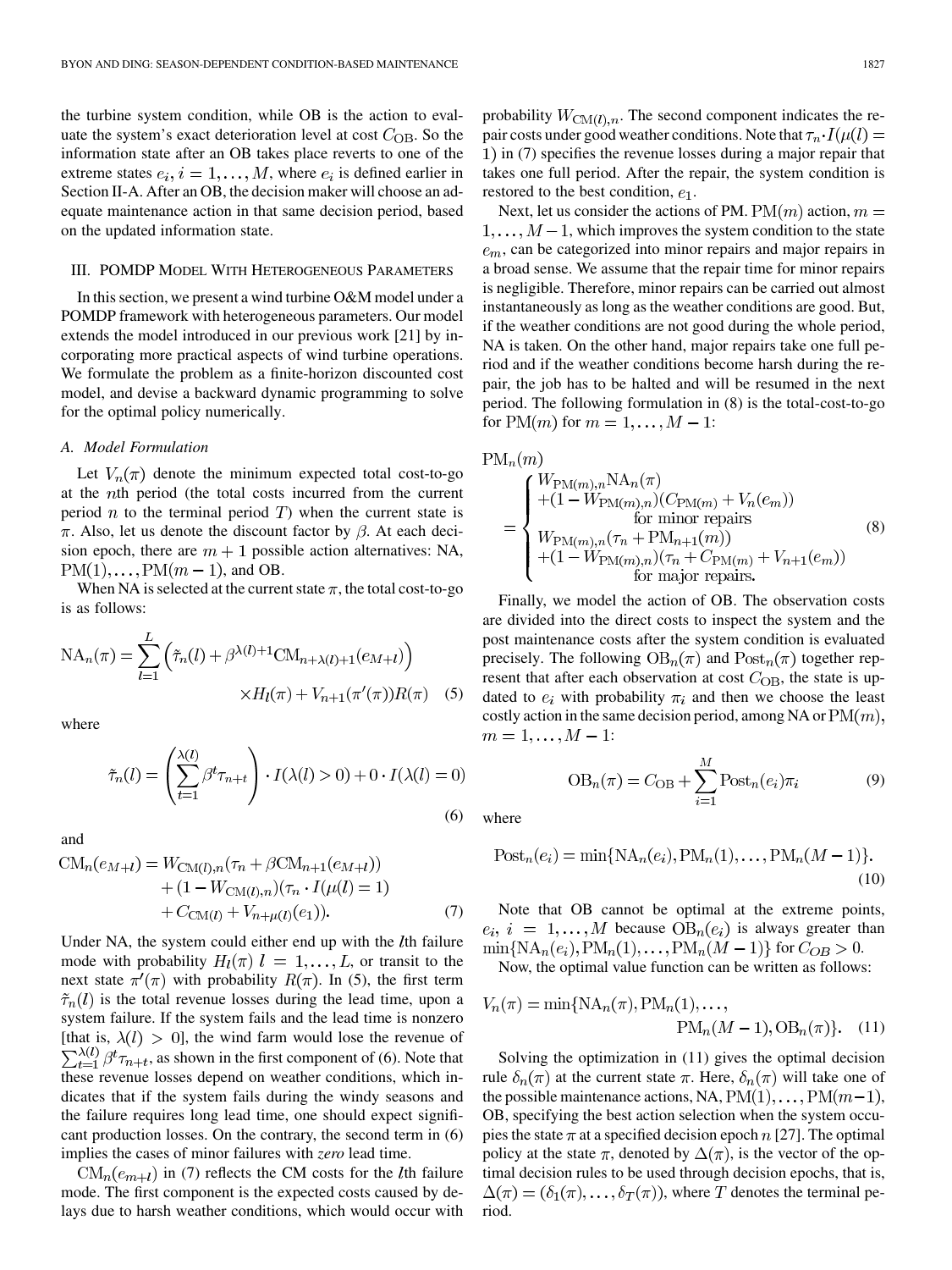#### *B. Solutions: Backward Dynamic Programming*

In order to attain the optimal policy and optimal value, we use a backward dynamic programming [27]. First, we set the set of states *a priori*. To do so, let us consider a sample path starting from a state  $\pi$ . A sample path is the series of information states evolving over time under NA [17], [18]. We denote a sample path starting from  $\pi$  by  $\{\pi, \pi^2, \dots, \Pi(\pi)\}\$  where  $\pi^2 = \pi'(\pi)$ ,  $\pi^3 = \pi'(\pi^2)$  and so on. The last state  $\Pi(\pi)$  in the sample path implies a stationary state or an absorbing state [18], which is defined by  $\Pi(\pi) \equiv \pi^{k^*}$  where  $k^* = \min\{k : ||\pi^{k+1} - \pi^k|| < \epsilon\}$ with a small  $\epsilon$ . As long as the Markov chain is acyclic,  $\Pi(\pi)$ exists for any  $\epsilon > 0$  [18].

Observing from  $(5)$ – $(10)$ , one can find that the total cost-to-go associated with each possible action as well as the optimal value  $V_n(\pi^k)$  at  $\pi^k$  and period n are only dependent on the values at the next state  $\pi^{k+1}$  and the extreme states  $e_i$ ,  $i = 1, ..., M+L$ . Utilizing this understanding, we can step backwards along the path, recursively solving for the corresponding optimal action. The following algorithm summarizes the solution procedure that finds the optimal polices along a sample path. We also provide an overview of the algorithm in Fig. 4.

# **Backward Dynamic Programming Algorithm**

For a given  $\pi$  and the parameter values [that is,  $\beta, P, C_{\text{CM}(l)}, C_{\text{PM}(m)}, C_{\text{OB}}, \lambda(l), \mu(l), \tau_n, W_{\text{CM}(l),n},$  $W_{\text{PM}(m),n}$ ,  $\forall l, m, n$ ], use the following procedure along the sample path emanating from  $\pi$ .

- Step 1) Construct using (4) a sample path  $\Omega_{\pi} = {\pi, \pi^2, \dots, \Pi(\pi)}$ , emanating from  $\pi$ . Similarly, generate the extreme sample paths,  $\Omega_{e_1}, \ldots, \Omega_{e_M}$ , originating from the extreme states  $e_m$ ,  $m = 1, \ldots, M$ .
- Step 2) Set the terminal values  $V_T(\pi)$  according to the business situations. (Alternatively, the terminal values can be set *arbitrarily* for large  $T$ .)
- Step 3) Repeat for  $n = T 1, T 2, \ldots, 1$ : — a) Set the time-varying parameter values such as  $W_{\text{CM}(l),n}$ ,  $W_{\text{PM}(m),n}$ , and  $\tau_n$ ,  $l = 1, \ldots, L$ ,
	- $m = 1, ..., M 1.$ — b) Find the optimal decision rule and optimal value at each extreme point  $e_i$ ,  $i = 1, \ldots, M$ . That is, compute  $NA_n(e_i), PM_n(1), \ldots, PM_n(M-1),$ for  $i = 1, \ldots, M$ . Then, find  $V_n(e_i)$  =  $\min\{NA_n(e_i), PM_n(1), \ldots, PM_n(M-1)\}\$  and the corresponding  $\delta_n(e_i)$ ,  $i = 1, \ldots, M$ .
	- c) Compute the total-cost-to-go  $CM_n(l)$  for each CM with the *l*th failure mode,  $l = 1, \ldots, L$ .
	- d) For  $\forall \pi^k \in \Omega_\pi$ , compute the total cost-to-go associated with each action,  $NA_n(\pi^k)$ ,  $PM_n(1), \ldots, PM_n(M-1), OB_n(\pi^k).$
	- e) Get the optimal value function  $V_n(\pi^k)$ ,  $\forall \pi^k \in \Omega_{\pi}$ and the corresponding optimal decision rule.
	- f) Set  $n = n 1$ , and go back to Step 3a).

At Step 2 of the algorithm, one option to assign the terminal value is to use the salvage value of the component. Alterna-



Fig. 4. Overview of the proposed backward dynamic programming algorithm.

tively, we can set the terminal values *arbitrarily* since the terminal value would not affect the optimal decision rules at the initial periods when  $T$  is large enough. This is due to having a discount factor  $\beta$  < 1. Without loss of generality,  $V_T(\pi) = 0$ can be used,  $\forall \pi$ .

We evaluate the optimal values at the extreme states at Step 3b), before evaluating the optimal values at other non-extreme states at Steps 3d) and e). Note that for calculating the optimal values for the extreme states, OB is not considered as one of the potential optimal actions for selection because we already knew that OB cannot be optimal at the extreme points [see (9) and (10)]. But, in order to compute  $OB_n(\pi^k)$  at the non-extreme states, we need to know  $V(e_i)$ 's,  $i = 1, ..., M$ , which explains why Step 3b) comes first before Steps 3d) and e).

Since the weather related parameters [that is,  $W_{\text{CM}(l),n}$ ,  $W_{\text{PM}(m),n}$ ,  $\tau_n$ ] are season-dependent, the above procedure generates a *non-stationary* optimal policy, making the policy dynamically adjusted to seasonal effects.

#### IV. CASE STUDY

In this section, we present a case study illustrating the utility of the proposed dynamic maintenance policy. Most critical failures of a wind turbine are associated with its gearbox, generator, or blades because of their large size, long lead time for repairs, high capital cost, difficulty in replacement, and lengthy downtime compounded by adverse weather conditions [11], [19], [20]. In our case study, we examine the failures at a gearbox because gearbox problems have been identified a long while ago as one of the most serious problems in wind turbines, and the recent large-scale wind turbines with new designs still suffer badly from gearbox failures [12], [28]. We do want to note, however, that similar analysis can be performed for other wind turbine components as well.

#### *A. Problem Description*

We assume that the wind farm operators make maintenance decisions on a weekly basis. Appropriate parameter values are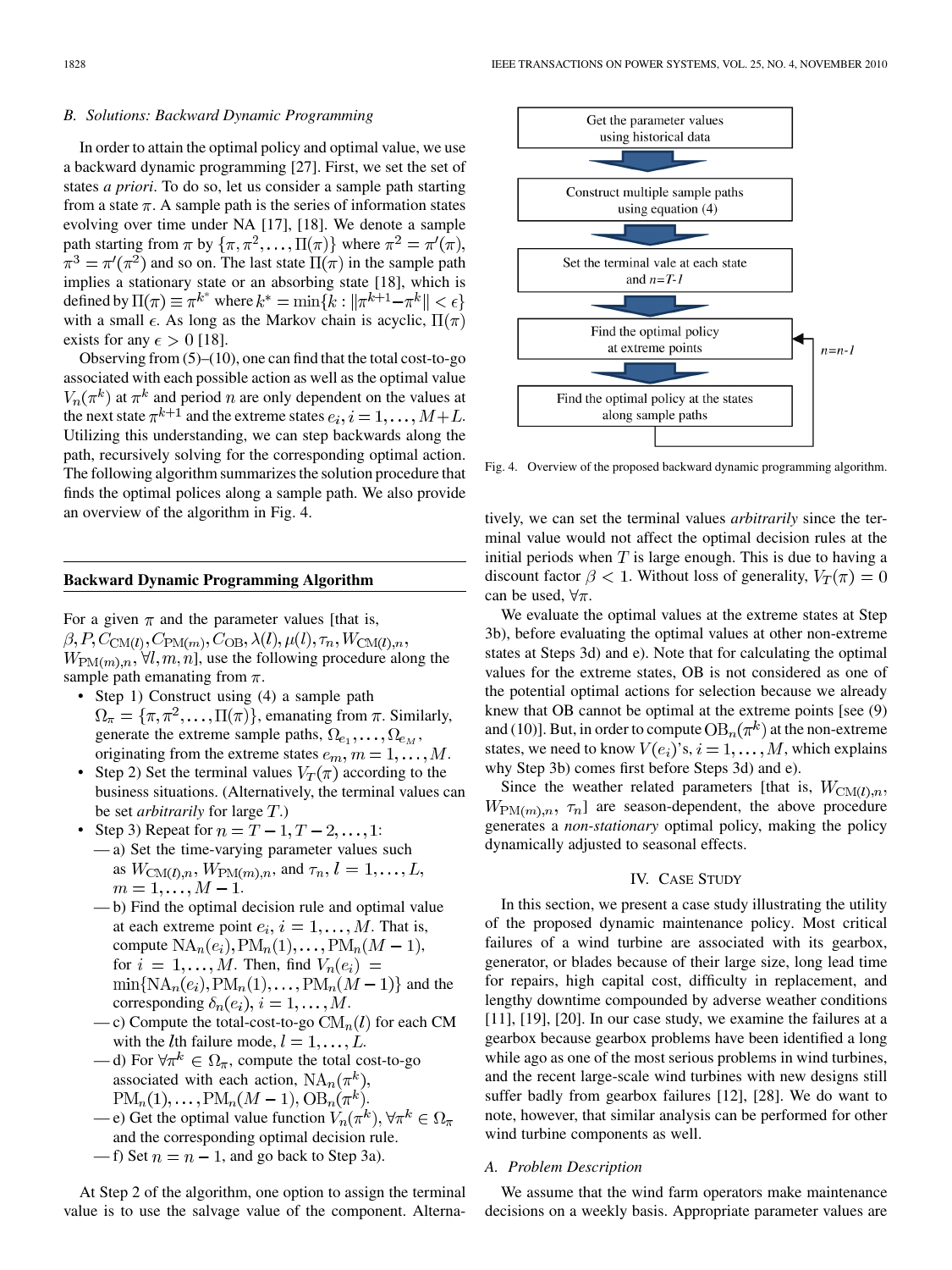| Subcomponent <sup>a</sup> | failure<br>frequency <sup>a</sup> | $(min-$<br>Average<br>max) downtime<br>(hours) <sup>a</sup> | lead time<br>$( weeks)^b$ | repair time<br>$( weeks)^b$ | Corresponding<br>repair action |
|---------------------------|-----------------------------------|-------------------------------------------------------------|---------------------------|-----------------------------|--------------------------------|
| <b>Bearings</b>           | 37.6%                             | 562 (15-2 067)                                              | $\overline{2}$            |                             | CM(1)                          |
| Gearwheels                | 2.8%                              | 272 (57-383)                                                |                           |                             | CM(2)                          |
| Not specified             | 40.4%                             | 230 (9-1 248)                                               |                           |                             | CM(3)                          |
| Sealing                   | 7.3%                              | $52(2-218)$                                                 | 0                         | $\mathbf{0}$                | CM(4)                          |
| Oil systems               | 11.9%                             | $26(1-63)$                                                  | $\Omega$                  | 0                           | CM(5)                          |

TABLE I FAILURE TYPES OF A GEARBOX

<sup>a</sup> The data are obtained from Ribrant's studies [19], [20] <sup>b</sup> The lead time and repair time associated with each failure mode are set on a weekly basis for the modeling purpose

selected based on the published data or discussions with our industry partners.

Ribrant [19], [20] examines the failure frequencies of different failure modes and the corresponding downtime in gearboxes of wind turbines with a rated power of 490 kW or more. Table I summarizes the statistics related to the gearbox failures. The failures of bearings and gearwheels often demand a total change of the gearbox, resulting in a long downtime. The unspecified failure types in the fourth row of Table I sometimes correspond to other serious failures which require a replacement of the whole gearbox [19]. The other two failure modes require minor repairs in general. The first three columns are obtained from Ribrant's studies [19], [20]. Based on these numbers, we set the lead time and repair time for each failure type, as shown in the fourth and fifth columns.

Generally, a transition matrix  $P$  can be obtained from operational data by taking a long-run history about the degradation states and counting transitions. For critical equipment such as circuit breakers and transformers in the conventional power systems, aging-related data have been accumulated for a long time, and several repair strategies have been presented using a Markov process [7]–[10], [22], [23]. For the wind industry, there is a lack of data in the public domain for calculating the precise transition matrix for wind turbine components. For the time being, the common remedy researchers adopt is to use the limited amount of data, combined with expert judgments or simulations, to estimate the transition probabilities, for instance, the approach used in the study of McMillan and Ault [11].

In this study we follow a similar approach to handle the transition probabilities as in the above-mentioned literature. We analytically derive the *first passage time* [29] to the failure as a function of the elements of a transition matrix, which is called a *mean time to the first failure* (MTTF or MTTFF) in the reliability study [10]. The inverse of *MTTF* gives the average failure frequency. Then, we apply a similar transition matrix used in [18] and modify the matrix to be consistent with the overall failure frequency of a gearbox and the frequency of each failure mode shown in Table I. According to Ribrant [19], the failure frequency of a gearbox ranges from 0.05–2.29 times per year, depending on the turbine manufacturers and models. Since most wind farm operators currently perform scheduled maintenances regularly, we believe that this failure frequency is the result under the scheduled maintenance practice. Based on these understandings, we construct the transition matrix  $P$  with the

following submatrices:

$$
P_A = \begin{bmatrix} 0.93 & 0.04 & 0.029 \\ 0.00 & 0.95 & 0.03 \\ 0.00 & 0.00 & 0.96 \end{bmatrix},
$$
  
\n
$$
P_B = \begin{bmatrix} 0 & 0 & 0 & 0 & 0.001 \\ 0.008 & 0.001 & 0.008 & 0.001 & 0.002 \\ 0.015 & 0.002 & 0.016 & 0.003 & 0.004 \end{bmatrix}. (12)
$$

Since we consider one week as a transition period,  *rep*resents a weekly-based deterioration process. The state can be represented as an eight-dimensional row vector,  $\pi = {\pi_1, \pi_2, \pi_3, \pi_4, \ldots, \pi_8}.$   $\pi_1, \pi_2,$  and  $\pi_3$  are the probabilities of being in a *normal*, *alert*, and *alarm* condition, respectively, and  $\pi_4$  to  $\pi_8$  represent the five different failure modes, as shown in Table I.

*Remark:* Using Monte Carlo simulations, we validate that the failure frequencies with  $P_A$  and  $P_B$  in (12) are consistent with the industry statistics under scheduled maintenance. The parameter values presented in (12), however, may not be a definitive set of values; rather they could be a starting point for deriving condition-based maintenance policy and evaluating the benefits of the proposed model framework. As McMillan and Ault point out [11], future work is needed to better quantify the parameter values. Rademakers *et al.* [14] also suggest that industry parties should collaborate with one another to collect and share data for the improvement of wind farm O&M. It also should be emphasized that a much refined definition of system conditions allowing more levels of possible PM actions may be necessary in real situations while we only consider these three levels of system conditions in this case study. Doing so will need to use an information state  $\pi$  of a higher dimension, but the proposed methodology can be similarly applied.

Fig. 5 illustrates the partially observed state space for an operating system. In the figure, the  $X$ -axis denotes the *alert* probability  $\pi_2$ , whereas the Y-axis is the *alarm* probability  $\pi_3$ . Since  $\pi_1 + \pi_2 + \pi_3 = 1$ , the origin (0,0) implies the best condition,  $e_1$ . The state space is defined as the triangle surrounded by the X-axis, Y-axis, and  $\pi_2 + \pi_3 = 1$ . Note that  $\pi_2 \geq 0, \pi_3 \geq 0$ , and  $\pi_2 + \pi_3 \leq 1$ . Therefore, all states can only fall inside the triangular area, as shown in Fig. 5. The *area A* in the upper-left corner of the triangle depicts the states corresponding to seriously deteriorating conditions. The states belonging to this area might need some kinds of remedies to avoid a catastrophic failure in the near future. On the other hand, the *area B* in the lower-left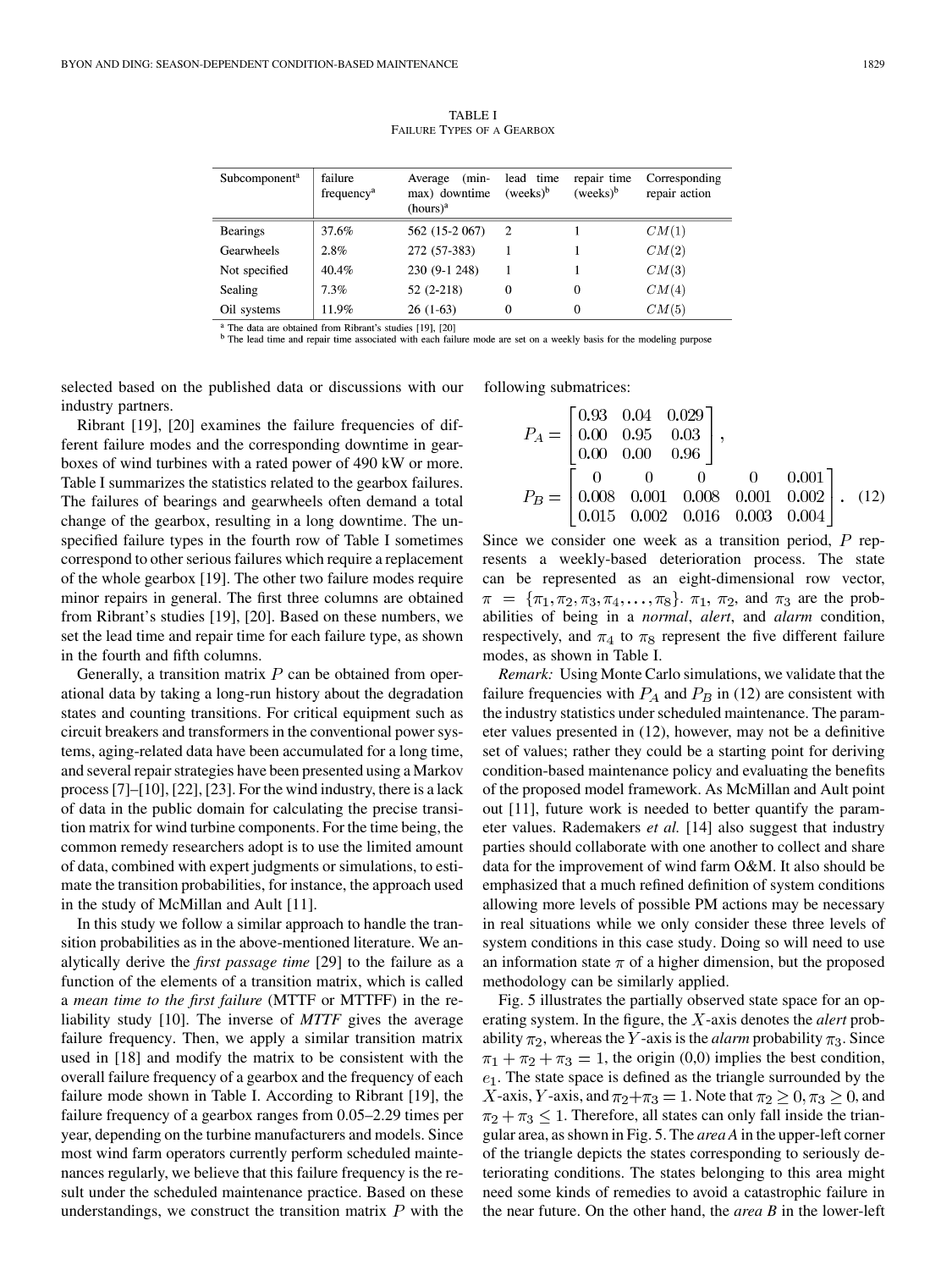| Repair types <sup>a</sup> |       | Repair costs <sup>b</sup> | Weather parameters |        |      |        |  |
|---------------------------|-------|---------------------------|--------------------|--------|------|--------|--|
|                           |       |                           | Spring             | Summer | Fall | Winter |  |
| Major $CM$                | CM(1) | 78 368                    | 0.1                | 0.4    | 0.1  | 0.6    |  |
|                           | CM(2) | 78 368                    | 0.1                | 0.4    | 0.1  | 0.6    |  |
|                           | CM(3) | 39 234                    | 0.1                | 0.3    | 0.1  | 0.4    |  |
| Minor $CM$                | CM(4) | 7837                      | 0.05               | 0.2    | 0.05 | 0.2    |  |
|                           | CM(5) | 7837                      | 0.05               | 0.2    | 0.05 | 0.2    |  |
| Major $PM$                | PM(1) | 8 1 8 2                   | 0.1                | 0.3    | 0.1  | 0.4    |  |
| Minor $PM$                | PM(2) | 2 727                     | 0.05               | 0.2    | 0.05 | 0.2    |  |

TABLE II MAINTENANCE COSTS AND HARSH WEATHER PROBABILITIES FOR EACH MAINTENANCE ACTION

<sup>a</sup> Major repairs take one week, whereas the duration for minor repairs is negligible. <sup>b</sup> The monetary unit is *pounds(f)* 



Fig. 5. Partially observed state space for an operating system.

corner implies the healthy conditions. The states outside these two areas are those whose aging conditions are in between.

There are five types of corrective maintenances,  $CM(1), \ldots, CM(5)$  and two types of preventive maintenances,  $PM(1)$  and  $PM(2)$ . To get the maintenance costs, we refer to Andrawus *et al.*'s study [13]. Rademakers *et al.* also discuss different cost factors in their study in [14]. According to Andrawus *et al.* [13], a major CM, as a result of unanticipated failures, costs £78 368, and a major preventive repair costs £8182. Therefore, we set  $C_{\text{CM}(1)}$  and  $C_{\text{CM}(2)}$  to be £78 368 and  $C_{\text{PM}(1)}$  to be £8182 because CM(1), CM(2), and PM(1) correspond to major repairs. There are no cost figures for  $C_{\text{PM}(2)}$  in the literature, and not for  $C_{\text{CM}(3)}$  through  $C_{\text{CM}(5)}$ , either. So based on the suggestions of our industry partners, we set  $C_{\text{CM}(3)}$  to be the half of the major CM cost, and  $C_{\text{CM}(4)}$ and  $C_{CM(5)}$  to be one tenth of the major CM cost, respectively. Similarly,  $PM(2)$  corresponds to the minor repair and its cost  $C_{\text{PM}(2)}$  is assumed to be one third of the major PM cost. The OB cost of a gearbox is set to be £200 [13]. These costs are summarized in the second column of Table II.

Furthermore, these maintenance activities are constrained by the weather conditions. The weather conditions would depend on the locations, terrains of the wind farm site. We set the probabilities that the harsh weather conditions would occur each season in the third column of Table II.

Revenue losses per period depend on the weather conditions. We set the average revenue losses to be £4433 [13]. Then, we adjust the revenue losses across the four seasons from spring to winter to be 80%, 120%, 80%, and 130% of the average revenue





Fig. 6. Optimal decision rule during spring season. (a) In the beginning of spring. (b) At the end of spring.

losses, respectively. Table III summarizes the potential revenue losses per week for each season.

# *B. Results*

With these parameter values, we compute the optimal policy during a 20-year decision horizon. Since we consider the decision makings on a weekly basis, we set the discount factor  $\beta$ as 0.99, which is close to *one*. Figs. 6–8 show, respectively, the optimal actions for spring, summer, and fall seasons in the first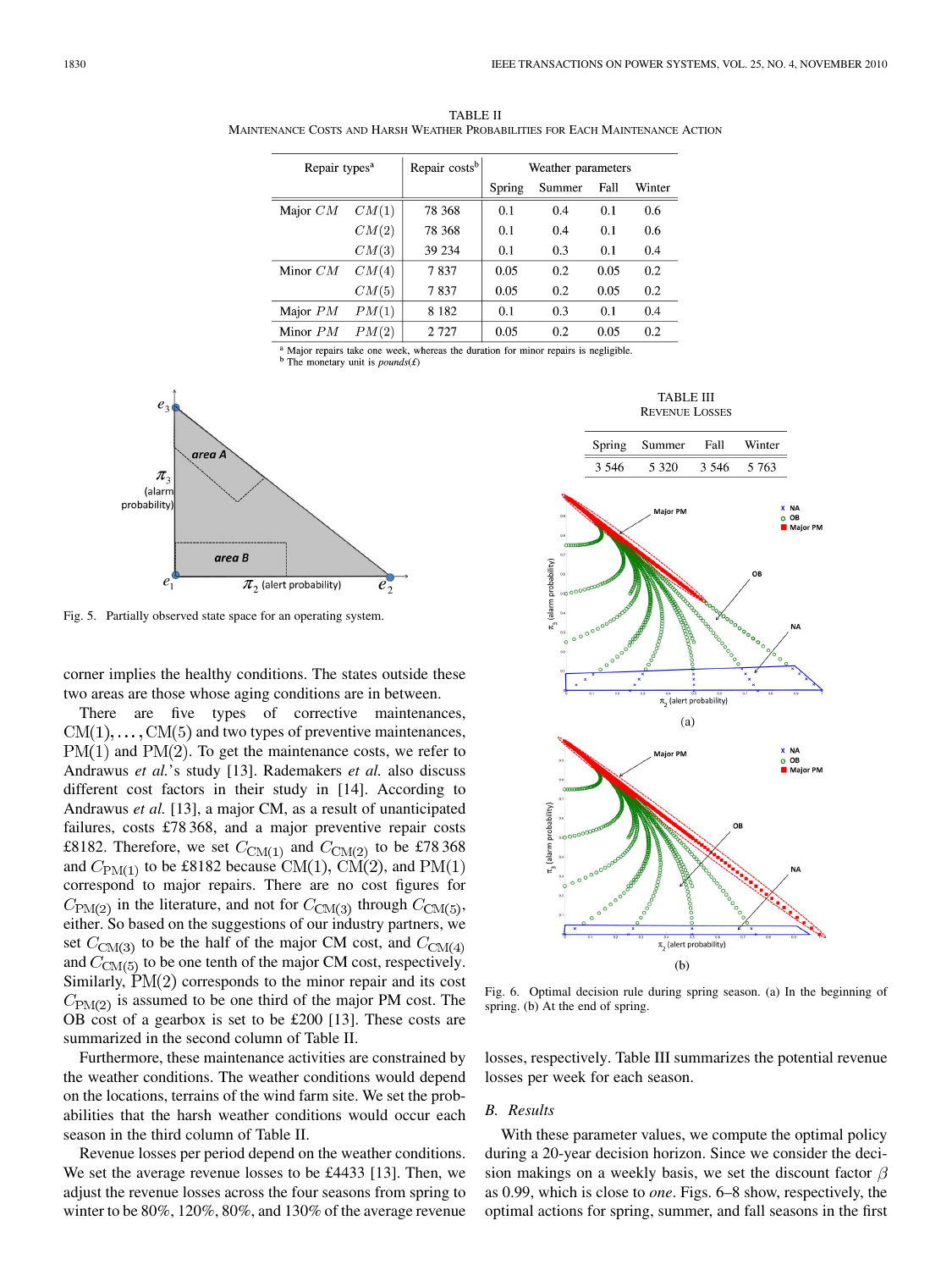

Fig. 7. Optimal decision rule during summer season. (a) In the beginning of summer. (b) At the end of summer.

year of operations along a number of series of the sample paths. The optimal actions for winter season are almost similar to the results for summer season.

It is interesting to see that the optimal policy is non-stationary. That is, the optimal action is not the same throughout the decision periods. It is worth noting a few features of the optimal decision rules.

- In the beginning of mild weather seasons such as spring and fall, we take the major PMs when the system is estimated to be ill-conditioned. Toward the end of mild seasons, the optimal decision is to take the major PMs even for the moderately deteriorated condition like  $e_2$  in order to minimize the risk of failures during the upcoming harsh weather seasons.
- The optimal decisions of spring and fall seasons are slightly different. The NA area at the end of fall season in Fig. 8(b) is smaller than the one in Fig. 6(b). Fig. 9 compares the two optimal policies in the middle of spring and fall seasons. The area where the major PM is optimal in Fig. 9(b) is larger than the area in Fig. 9(a). All these are because of the more restricted maintainability of the wind turbines during the (almost entire) winter season.
- In the beginning of harsh weather seasons such as summer storm season and winter season, it is recommended to take the minor PMs for the seriously ill-conditioned system to avoid failures during the remaining harsh weather periods, occurring of which may cause tremendous repair costs. However, at the end of harsh weather seasons, NA is dominated in all the states because it would be better to wait for



Fig. 8. Optimal decision rule during fall season. (a) In the beginning of fall. (b) At the end of fall.



Fig. 9. Optimal decision rule in the middle of spring and fall. (a) In the middle of spring. (b) In the middle of fall.

the next mild periods rather than performing risky repair activities right away.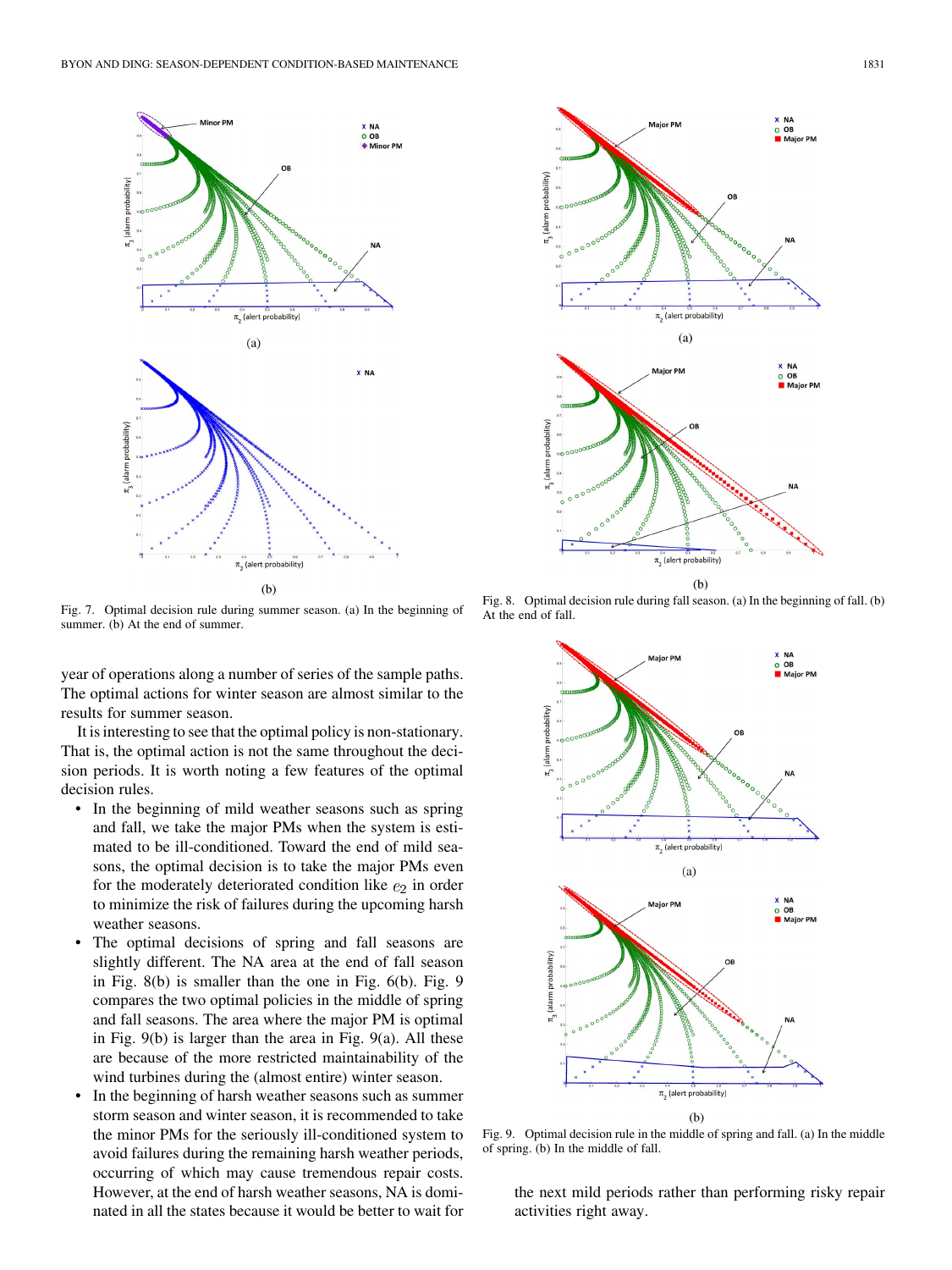TABLE IV AVERAGE OF SIMULATION RESULTS FOR DIFFERENT MAINTENANCE STRATEGIES (STANDARD DEVIATION IN PARENTHESIS)

|                                                                                                           | Scheduled maintenance | Static CBM strategy | Dynamic CBM strategy <sup>a</sup> |
|-----------------------------------------------------------------------------------------------------------|-----------------------|---------------------|-----------------------------------|
| # failures per year                                                                                       | 1.29(0.31)            | 0.74(0.30)          | 0.55(0.16)                        |
| O&M costs per year $\frac{b}{c}$                                                                          | 68 320 (13 510)       | 65 690 (9 020)      | 57 990 (8 900)                    |
| <sup>a</sup> Proposed maintenance strategy in this paper<br><sup>b</sup> The monetary unit is $pounds(f)$ |                       |                     |                                   |
| 57.4%                                                                                                     |                       |                     |                                   |



Fig. 10. Reduction (%) of failure frequency and maintenance costs of the two CBM strategies compared with the current industry practices.

• OB is taken when the system conditions are not clear. However, OB is taken more often in the beginning or middle of harsh weather seasons to decide the most suitable maintenance tasks than in the mild seasons. Understandably, doing so will help reap more economical benefits.

#### *C. Practical Use of the Model*

In the interest of making the resulting method easier to use for practitioners, we hereby summarize the major steps below regarding how to obtain the non-stationary optimal policy and how to interpret it for maintenance decisions in practice.

- Step 1) Obtain parameter values needed for modeling using historical data. These parameters include weather-dependent parameters  $[W_{CM(l),n},$  $W_{\text{PM}(m),n}$ ,  $\tau_n$  for  $\forall l,m,n$ ], costs  $[C_{\text{CM}(l)},$  $C_{\text{PM}(m)}$ ,  $C_{\text{OB}}$  for  $\forall l, m$ ], and failure/degradation related parameters  $[P, \lambda(l), \mu(l)$  for  $\forall l$ .
- Step 2) Calculate the optimal maintenance policy of each week for a whole year using the backward dynamic programming, explained in Section III-B.
- Step 3) Plot the figures as shown in Figs. 6–9 or create some look-up tables, which represent the options of optimal policy of each week.
- Step 4) In the beginning of each period, estimate the system state  $(\pi_1, \pi_2, \pi_3)$  using sensor data.
- Step 5) Get the optimal policy by looking up the figures or using the look-up table built in (Step 3) and select the optimal action.

Note that Steps 1)–3) are associated with the derivation of the optimal policy. Once we obtain the optimal policy for each period for a whole year, wind farm operators, in the execution mode, just need to estimate the system states and to check in which policy region the state estimate falls, and then take actions according to the corresponding policy type of that region, as explained in Steps 4) and 5).

Based on the above discussion, the resulting policy (figures) can be understood as follows: the viable operating region (the

triangle in Fig. 5) can be partitioned into subregions corresponding to different actions (that is, NA, OB, major PM, and minor PM). Note that each curve in Figs. 6–8 [except Fig. 7(b)] has a couple of different colors (and shapes) in order to specify different optimal policies along a sample path. By obtaining the optimal policies along multiple sample paths, we can easily identify each region where a specific action is optimal. Then, at the beginning of each decision period, wind farm operators just need to estimate the system states ( $\pi_2$  and  $\pi_3$ , the horizontal and vertical axes in the figure) and to check which subregion the state estimate falls in, and then take actions according to the corresponding type of that subregion. For example, in the beginning of spring [see Fig. 6(a)], if a state falls in a major PM area in the upper-left corner surrounded by the red dashed boundary, wind farm operators should take major preventive repairs.

#### *D. Monte Carlo Simulation*

To quantify the benefits of the proposed dynamic CBM strategy, we compare the optimal policy with two other maintenance strategies. The first strategy is the fixed scheduled maintenance, reflecting the current industry practices. The other strategy is a similar CBM strategy, but without considering the seasonal weather effects.

To compare each strategy, we conduct Monte Carlo simulations using the same parameter values explained in Section IV-A. We simulate the system states following the transition matrix with  $P_A$  and  $P_B$  in (12). We also simulate the weather scenarios with the given probabilities in Table II. For each strategy, 30 trajectories (or, runs) of simulations are performed over 1040 periods  $(= 52$  weeks  $\times 20$  years). Then, we obtain the average failure frequency and O&M costs per year. Table IV and Fig. 10 summarize the simulation results of each maintenance strategy, and we will explain the implications of the results.

*1) Results From Current Industry Practices:* Current industry practices are mainly based on scheduled maintenances, which conducts PMs on a regular basis in low wind speed seasons [3], [12]. The frequency of the scheduled maintenance usually depends on the manufacturer's recommended maintenance program [30]. However, according to Nilsson and Bertling [12], wind farm operators usually carry out minor maintenances twice a year and major maintenances once every two to four years, respectively. Following the industry practices, we set the scheduled minor maintenances to be carried out in spring and fall, and major preventive maintenances to be performed once every three years in spring. The simulation results indicate that generators would fail 1.29 times per year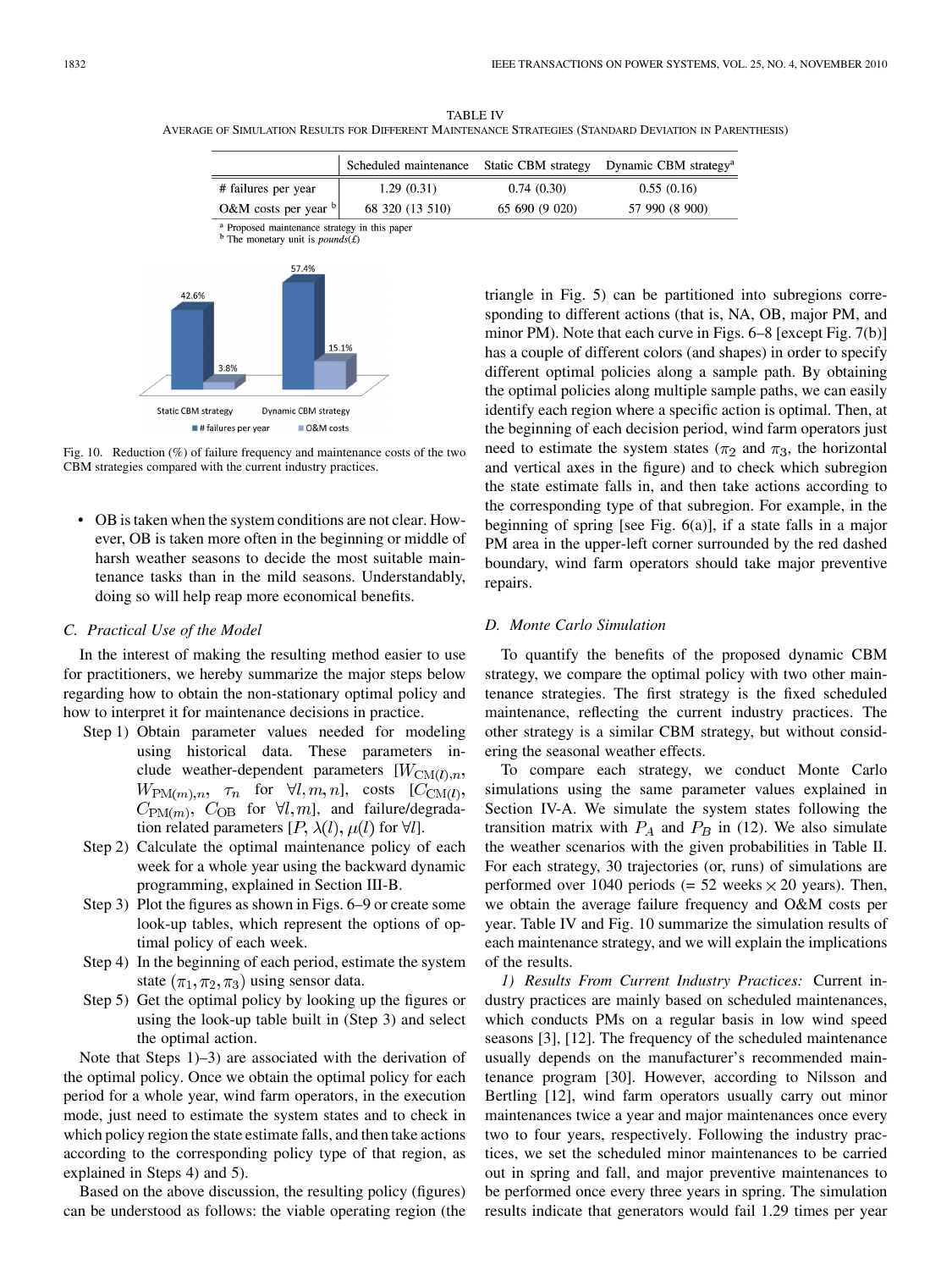

Fig. 11. Optimal decision rule under stationary weather conditions.

on average, resulting in £68 320 O&M costs per year under this scheduled maintenance strategy.

*2) Results From the Static CBM Strategy:* Suppose that in order to produce a condition-based maintenance policy, wind farm operators consider a gearbox's degradation status but ignore the weather constraints. That is, the maintenance policy is obtained with the assumption that maintenance tasks can be performed anytime although repair tasks are constrained by seasonal weather effects. To implement this strategy, we set  $W_{\text{CM}(l),n}$ 's and  $W_{\text{PM}(m),n}$ 's to be *zero*, and use constant  $\tau_n$ for  $\forall l, m, n$  in the proposed procedure in this study. Then, the resulting decision rules under the assumption of these static weather conditions are applied at each period in the simulation. This strategy is similar to the one presented in our previous study [21] in the sense that homogeneous weather-related parameters are used, and thus, the resulting strategies are static over the decision horizon [but the difference is that [21] used non-zero constants for  $W_{\text{CM}(l),n}$ 's and  $W_{\text{PM}(m),n}$ 's].

Fig. 11 illustrates the optimal decision rules under this static CBM strategy. With this strategy, wind farm operators take the action based on the degradation state of a gearbox, but the same maintenance action will be applied to the same state over the different seasons. The third column of Table IV summarizes the results from this strategy. Since this strategy considers the deterioration status, one can make timely decisions regarding when to take maintenance actions to avoid failures. As a result, the failure frequency is reduced by  $42.6\% = (1.29 - 0.74)/1.29$ , compared with the result of the scheduled maintenance. However, the reduction of maintenance costs comes at an unimpressive  $3.8\%$  (=  $(68320 - 65690)/68320$ ) since this strategy does not consider the weather impacts (see the graph in the left side of Fig. 10).

*3) Results From the Dynamic CBM Strategy:* In this strategy, the optimal maintenance action suggested by this study, which considers the costs, degradation status, and weather conditions, is taken at each decision period. The final column of Table IV summarizes the results from the optimal policy. The reductions in both failure frequency and O&M costs are remarkable, compared with the scheduled maintenance. The failure frequency and O&M costs are decreased by  $57.4\% (= (1.29 - 0.55)/1.29)$ and  $15.1\%$  (=  $(68320 - 57990)/68320$ ), respectively, demonstrating that substantial benefits can be anticipated by adopting

the proposed dynamic CBM strategy in the practices of wind power industry (see the graph in the right side of Fig. 10).

# V. CONCLUSION

In this study we construct a new stochastic model for choosing the cost-effective maintenance actions and scheduling adaptive yet costly on-site observations for wind turbine operations and maintenance. We develop a season-dependent, dynamic optimal policy to respond to the time-varying weather conditions. We also examine other unique aspects in wind turbine maintenance such as different failure modes, partial as well as perfect repairs, and stochastic revenue losses. All these factors render critical implications in the actual wind farm O&M.

The case study of a gearbox, a critical component in a wind turbine prone to major failures, demonstrates the benefits of adopting the proposed CBM strategy. The failure frequency and the overall costs can be considerably reduced when the proposed policy is applied to a wind farm, instead of simply following the scheduled maintenance practices. Also, we show that using a static CBM strategy without considering the seasonal weather effects could potentially improve the reliability of a turbine component, as compared to the current practices, but the cost reduction is not as appreciable as the dynamic CBM strategy can provide. This difference in cost savings is because the repairing activities during harsh weather seasons would often result in repairing interruptions and delays, which lead to the potential production loss.

As future work, we could extend the model to incorporate multiple components of a wind turbine. In this study we assume the independence of each component operation. However, when a component fails, it may cause other components to malfunction; this is known as "cascading effects". It would be interesting to see how robust the recommended maintenance policy can perform for a wind turbine when multiple components are considered. In parallel to this study, we are developing a large-scale simulation model for wind farm operations with hundreds of turbines, using a discrete event specification (DEVS) formalism [31]. The model and maintenance strategy presented in this paper will be integrated into the DEVS simulation model to validate the optimal policy, and to see if further modifications are necessary.

#### **REFERENCES**

- [1] American Wind Energy Association, 2008. [Online]. Available: http:// awea.org/.
- [2] Y. Ding, E. Byon, C. Park, J. Tang, Y. Lu, and X. Wang, "Dynamic data-driven fault diagnosis of wind turbine systems," *Lecture Notes Comput. Sci.*, vol. 4487, pp. 1197–1204, 2007.
- [3] C. Walford, Wind Turbine Reliability: Understanding and Minimizing Wind Turbine Operation and Maintenance Costs, Sandia Nat. Labs., Albuquerque, NM, Tech. Rep. SAND2006-1100, 2006. [Online]. Available: http://prod.sandia.gov/techlib/access-control.cgi/2006/061100.pdf.
- [4] W. Vachon, "Long-term O&M costs of wind turbines based on failure rates and repair costs," in *Proc. WINDPOWER 2002 Conf. Exhib.*, Portland, OR, 2002.
- [5] A. Leite, C. Borges, and D. Falcao, "Probabilistic wind farms generation model for reliability studies applied to Brazilian sites," *IEEE Trans. Power Syst.*, vol. 21, no. 4, pp. 1493–1501, Nov. 2006.